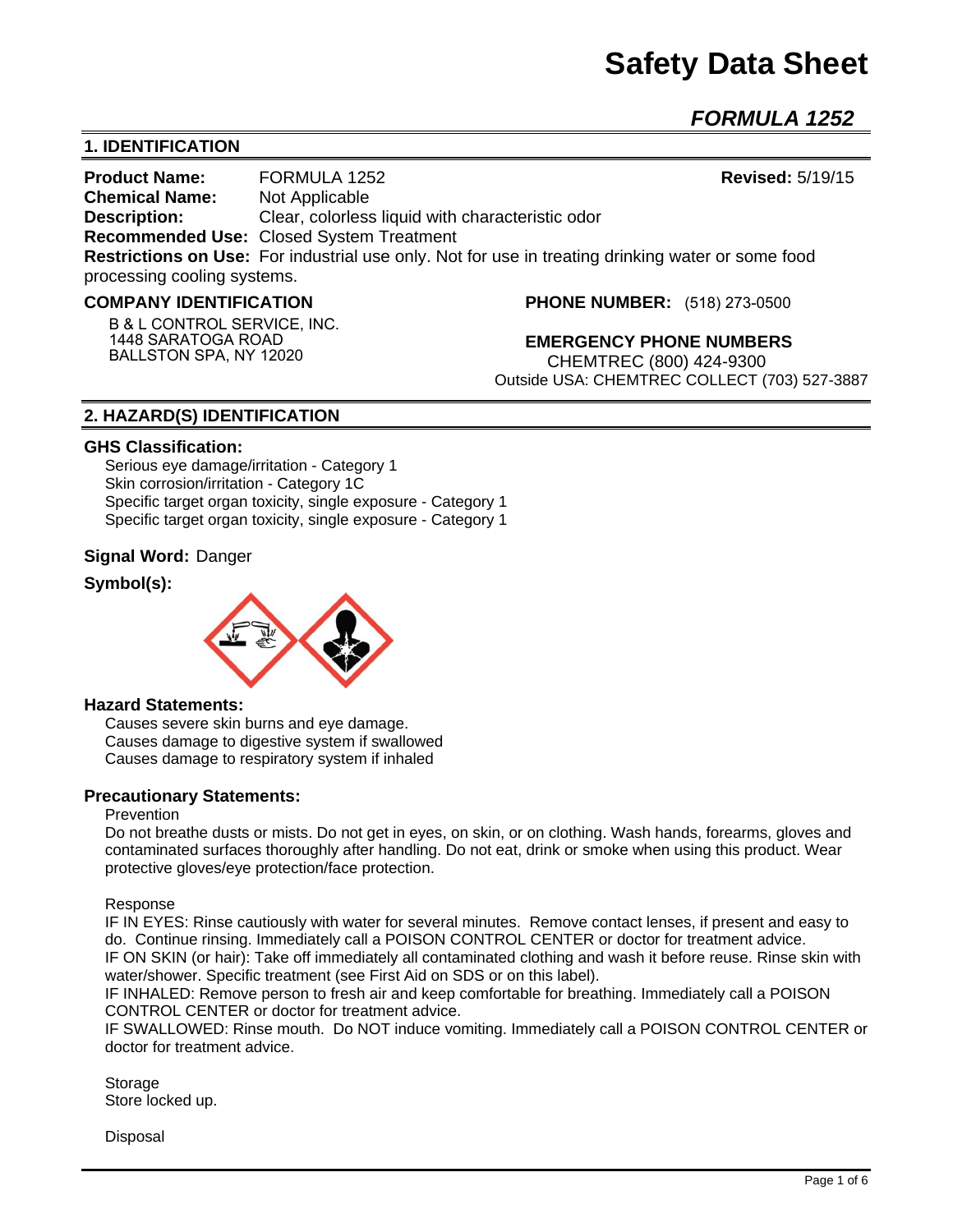Dispose of contents/container in accordance with local, regional, national and international regulations.

## **Hazards Not Otherwise Classified:** None Known.

### **Percentages of Components with Unknown Acute Toxicity:**

Inhalation: 4%

## **3. COMPOSITION / INFORMATION ON INGREDIENTS**

| <b>CHEMICAL INGREDIENTS</b>          | <b>CAS NO.*</b> | PERCENT (%)** |
|--------------------------------------|-----------------|---------------|
| SODIUM HYDROXIDE                     | 1310-73-2       | $< 5\%$       |
| TOLYLTRIAZOLE, SODIUM SALT           | 64665-57-2      | (trace)       |
| MOLYBDATE SALT                       | 10102-40-6      | м             |
| PHOSPHINOCARBOXYLIC ACID HOMOPOLYMER | 71050-62-9      | м             |
| SODIUM TETRABORATE DECAHYDRATE       | 1303-96-4       |               |

#### **Legend: L=<1%; M=1-10%; H=>10%**

**\* Exposure limit and regulatory information in Sections 8 & 15**

**\*\* Exact percentage is a trade secret. Concentration range is provided to assist users in providing appropriate protections.**

## **4. FIRST AID MEASURES**

- **Eye Contact:** Immediately flush eyes with a directed stream of cool, clear water for at least 30 minutes. Forcibly holding eyelids apart to ensure complete irrigation of all eye and lid tissues. Remove contact lenses, if present, after the first 5 minutes, then continue rinsing eye. Do not allow individual to rub their eyes. Get medical attention urgently, preferably from an ophthalmologist. Do not transport the victim until the recommended flushing period is completed, unless a portable emergency eye wash bottle is immediately available.
- **Skin Contact:** Immediately wash skin with soap and plenty of water while removing contaminated clothing, for at least 15-20 minutes. Call a poison control center or doctor for treatment advice. Do not take contaminated clothing home to be laundered. Shoes and other leather items which cannot be decontaminated should be disposed of properly. Suitable emergency safety shower facility should be immediately available.
- **Inhalation:** Remove victim to fresh air. If individual experiences nausea, headache, dizziness, has difficulty in breathing or is cyanotic, seek medical attention. If not breathing, give artificial respiration via a suitable mechanical device such as a bag and mask. Do not use mouth-to-mouth resuscitation.
- **Ingestion:** Do not induce vomiting. Rinse mouth with copious quantities of water first and get immediate medical attention. Drink several glasses of water. Never give anything by mouth to an unconscious person. If vomiting occurs, keep airways clear.
- **Note to Physician:** There is no specific antidote. Treatment of overexposure should be directed at the control of symptoms and the clinical condition of the patient. Aspiration may cause lung damage. Probable mucosal damage may contraindicate the use of gastric lavage.

### **Most Important Symptoms/Effects:**

- **Eye Contact:** May cause severe irritation or burns. Prolonged contact may cause irreversible damage and/or blindness.
- **Skin Contact:** Prolonged contact may cause severe irritation, rash or burns. Severity is generally determined by concentration of solution and duration of contact.
- **Inhalation:** Inhalation of vapor or mist can cause severe irritation of nose, throat, and lungs. May cause damage to the upper respiratory tract and lungs under severe conditions.
- **Ingestion:** May be toxic. May cause severe irritation or burns of the mouth, throat, and internal tissues resulting in possible nausea and/or vomiting. Large amounts can result in acute toxic effects which may be fatal.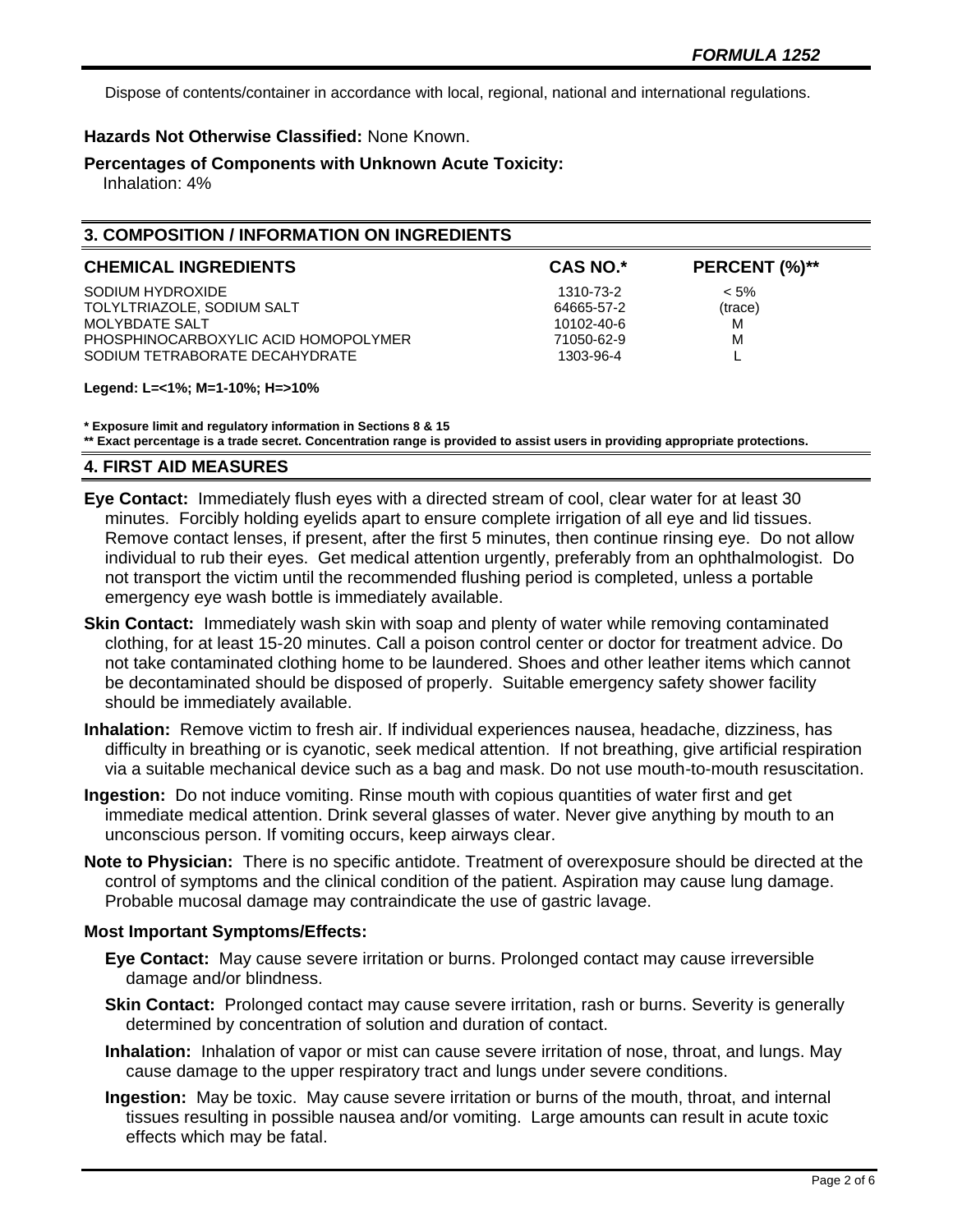## **Indication of Immediate Medical Attention and Special Treatment, if Necessary:**

Other than acute, none known. See section 11 for toxicological information.

## **5. FIRE FIGHTING MEASURES**

**Suitable (and Unsuitable) Extinguishing Media:** Any media suitable for the surrounding fire.

- **Specific Hazards Arising from the Chemical:** Product is corrosive to eyes, skin, and respiratory system. Closed containers may rupture (due to buildup of pressure) when exposed to extreme heat. If evaporated to dryness, some product residuals may burn. Contact with some metals may generate explosive hydrogen gas. Thermal decomposition may release oxides of carbon and nitrogen.
- **Special Protective Equipment and Precautions for Fire-Fighters:** Wear self-contained breathing apparatus and full turn-out gear. Approach fire from upwind direction. If possible, move containers away from fire. Cool fire exposed containers with water spray. If containers rupture or leak, product may evolve irritating or toxic gas under extreme heat. Contain runoff.

### **6. ACCIDENTAL RELEASE MEASURES**

### **Spill Containment and Clean-up Instructions:**

Wear suitable protective equipment found in section 8. Small spills may be flushed with copious quantities of water, preferably to a sanitary sewer or waste treatment facility. Larger spills may be absorbed in sawdust or other absorbent and sweepings disposed of in an approved landfill. The area may then be flushed with copious quantities of water. Floor may be slippery; use care to avoid falling. Avoid release of this product into the environment to prevent contamination of soil, sewers, natural waterways and/or groundwater. See Section 12 for Ecological Information.

### **7. HANDLING AND STORAGE**

#### **Handling and Storage:**

Store in a cool, dry, well ventilated area, between 10°C and 49°C. Keep containers tightly closed when not in use and follow all recommended safety precautions when handling the material. Keep out of sun and away from heat or open flame. Keep away from incompatible materials. See Section 10 for incompatible materials.

### **8. EXPOSURE CONTROL / PERSONAL PROTECTION**

**Engineering Controls:** General ventilation expected to be satisfactory

### **PERSONAL PROTECTION EQUIPMENT**

**Respiratory:** Not normally required unless product is openly handled in confined areas where high concentrations of vapor could occur. Where misting may occur, wear an OSHA/NIOSH approved (or equivalent) half-mask, dust/mist air purifying respirator. Air-purifying respirators should be equipped with organic vapor cartridges.

**Eyes and Face:** Chemical resistant goggles or face shield.

**Hands and Skin:** Chemical resistant rubber, neoprene latex or PVC

**Other Protective Equipment:** Eyewash station in area of use. Wear long sleeve shirt, long pants, and boots.

#### **EXPOSURE GUIDELINES**

#### **Exposure Limits:**

**COMPONENT TLV** MOLYBDATE SALT 5 mg/m<sup>3</sup>(Mo) SODIUM HYDROXIDE 2mg/m<sup>3</sup>/15M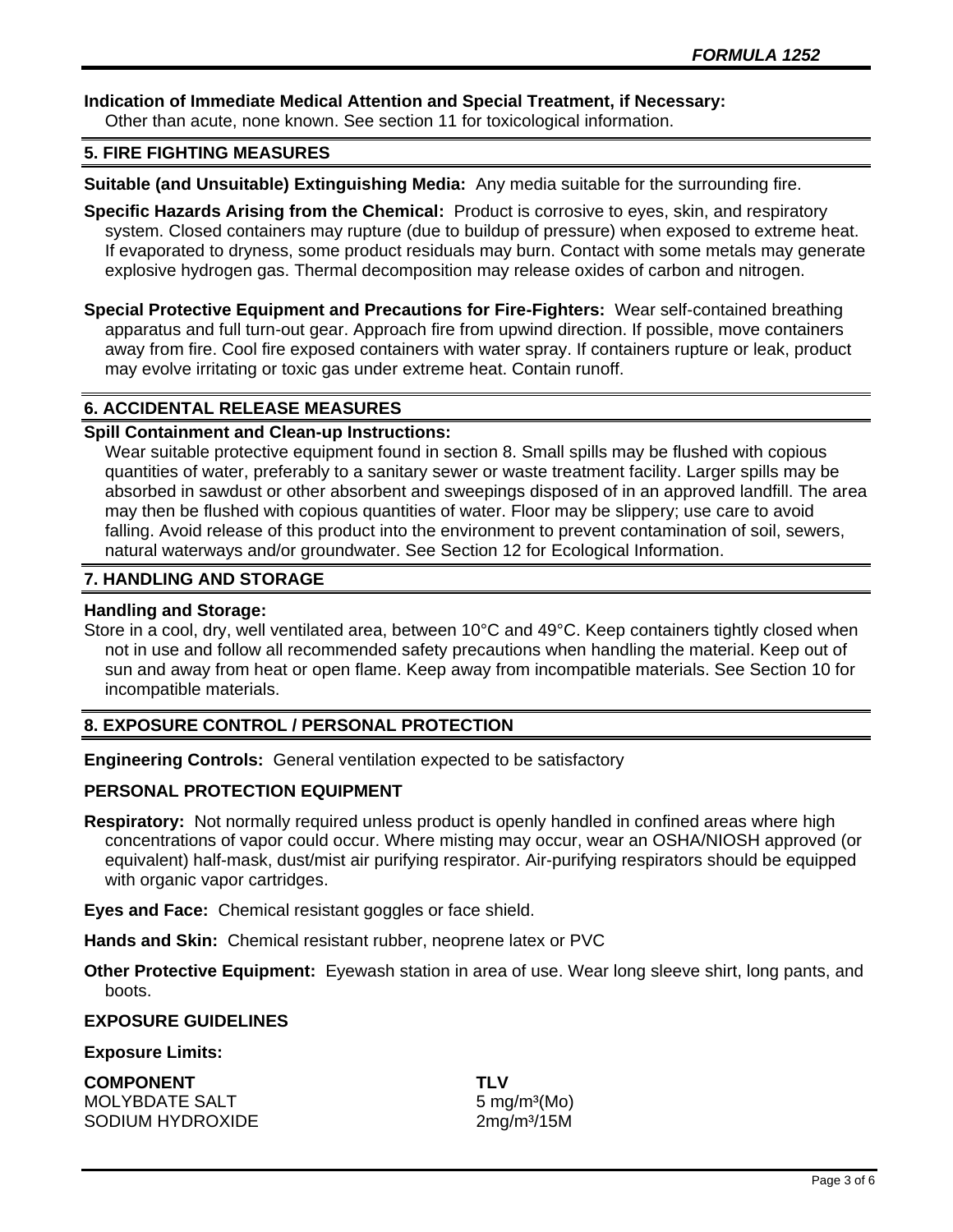## **9. PHYSICAL AND CHEMICAL PROPERTIES**

| <b>Appearance and Odor:</b>         | Clear, colorless liquid with characteristic odor |                                        |                        |
|-------------------------------------|--------------------------------------------------|----------------------------------------|------------------------|
| <b>Odor Threshold:</b>              | N.D.                                             | <b>Vapor Pressure:</b>                 | N.A.                   |
| pH (undiluted):                     | $12.5 - 13.0$                                    | <b>Vapor Density:</b>                  | ا>                     |
| <b>Freeze Point:</b>                | $<$ 0°C (32°F)                                   | Specific Gravity(@22°C):               | $1.047 - 1.057$        |
| <b>Boiling Point:</b>               | $>100^{\circ}$ C (212°F)                         | <b>Solubility in Water:</b>            | Complete               |
| <b>Flash Point:</b>                 | None                                             | <b>Partition Coefficient:</b>          | N.D. (n-octanol/water) |
|                                     |                                                  | <b>Auto-Ignition Temperature:</b>      | N.D.                   |
| <b>Evaporation Rate:</b>            | 1.0                                              | <b>Decomposition Temperature: N.D.</b> |                        |
| Flammability (solid, gas): No       |                                                  | <b>Viscosity:</b>                      | N.A.                   |
| Flammable Limits in Air: LFL - N.A. |                                                  |                                        |                        |
|                                     | $UFL - N.A.$                                     |                                        |                        |

### **10. STABILITY AND REACTIVITY**

**Reactivity:** Not normally reactive at normal temperatures and pressure.

**Chemical Stability:** Stable under normal conditions

**Possibility of Hazardous Reactions:** Will not occur under normal conditions.

**Conditions to Avoid:** Avoid excessive heat, sparks or open flames.

**Incompatible Materials:** Concentrated acids or oxidizing agents.

**Hazardous Decomposition Products:** Thermal decomposition may release oxides of carbon and nitrogen.

### **11. TOXICOLOGICAL INFORMATION**

**Ingestion Testing:** Rat, LD50: > 5,000 mg/kg\*

**Skin Testing:** Rabbit, LD50: > 5,000 mg/kg\*

**Inhalation Testing:** None established for this product.

\*Calculated based on GHS acute toxicity formula.

## **CHRONIC TOXICITY DATA**

**Sensitization Testing:** None established for this product.

**Other Testing:** None established for this product.

**Routes of Exposure:** Eyes, Ingestion, Inhalation, Skin.

**Eye Contact:** May cause severe irritation or burns. Prolonged contact may cause irreversible damage and/or blindness.

**Skin Contact:** Prolonged contact may cause severe irritation, rash or burns. Severity is generally determined by concentration of solution and duration of contact.

**Inhalation:** Inhalation of vapor or mist can cause severe irritation of nose, throat, and lungs. May cause damage to the upper respiratory tract and lungs under severe conditions.

**Ingestion:** May be toxic. May cause severe irritation or burns of the mouth, throat, and internal tissues resulting in possible nausea and/or vomiting. Large amounts can result in acute toxic effects which may be fatal.

**Medical Conditions Aggravated by Exposure:** None known.

**Chronic Effects from Repeated Overexposure:** Other than short term effects, none established.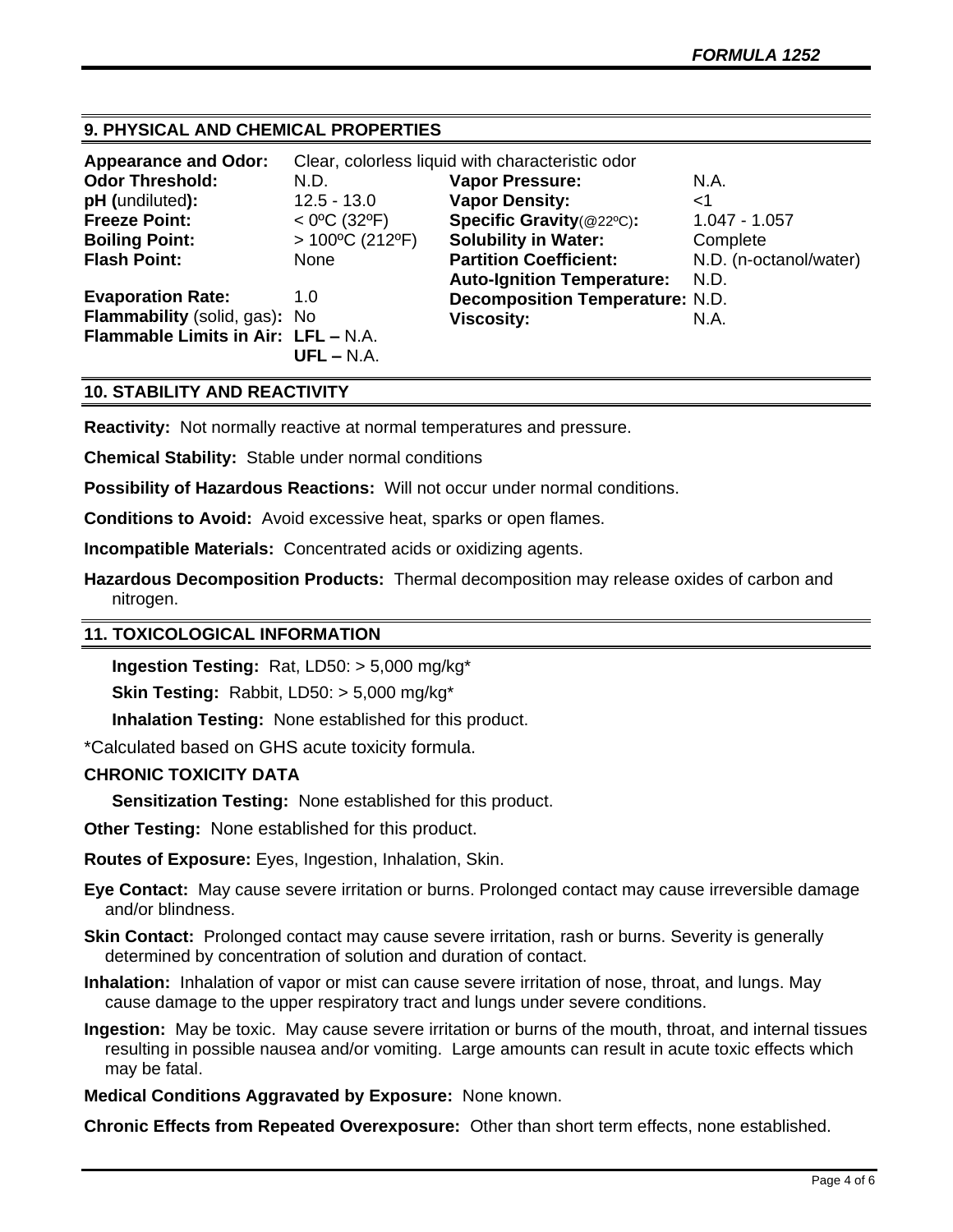## **12. ECOLOGICAL INFORMATION**

#### **Aquatic Toxicity Data:**

 Invertebrate: Daphnia magna, LC50/48hr: > 1,000 mg/l Fish: Rainbow trout, LC50/96hr: > 1,000 mg/l \*Calculated based on GHS acute aquatic toxicity formula.

**Product Fate Data:** None established for this product.

**Biodegradation Data:** None established for this product.

### **13. DISPOSAL CONSIDERATIONS**

**Waste Disposal:** Dispose of in accordance with local, regional, national and international regulations. Contact the Hazardous Waste representative at the nearest EPA Regional Office for guidance. Container Disposal: Triple rinse container (or equivalent) promptly after emptying and offer for reconditioning if appropriate. Empty the rinsate into application equipment or a mix tank or store rinsate for later use or disposal.

## **14. TRANSPORT INFORMATION**

## **US DEPARTMENT OF TRANSPORTATION (DOT) INFORMATION**

**UN/NA ID Number:** UN3266 **Proper Shipping Name:** CORROSIVE LIQUID, BASIC, INORGANIC, N.O.S. (CONTAINS SODIUM HYDROXIDE) **Hazard Class:** 8 **Packing Group:** PGIII

## **VESSEL TRANSPORT (IMO/IMDG)**

**UN/NA ID Number:** UN3266 **Proper Shipping Name:** CORROSIVE LIQUID, BASIC, INORGANIC, N.O.S. (CONTAINS SODIUM HYDROXIDE) **Hazard Class:** 8 **Packing Group:** PGIII **Marine Pollutant:** No

## **15. REGULATORY INFORMATION**

### **US FEDERAL REGULATIONS**

**TSCA:** All ingredients listed or exempt from listing. **CERCLA and/or SARA RQ:**  Reportable Quantity: SODIUM HYDROXIDE (CAS#1310-73-2) - 1000lbs. (455 kg) **SARA Section 302 Hazard Class:** No ingredients listed in this section. **SARA Section 311/312 Chemicals:**  Acute Health Hazard: Yes Chronic Health Hazard: No Fire Hazard: No Sudden Release of Pressure Hazard: No Reactive Hazard: No **SARA Section 313 Chemicals:** No ingredients listed in this section.

### **STATE REGULATIONS**

This product does not contain any ingredients known to the State of California to cause cancer.